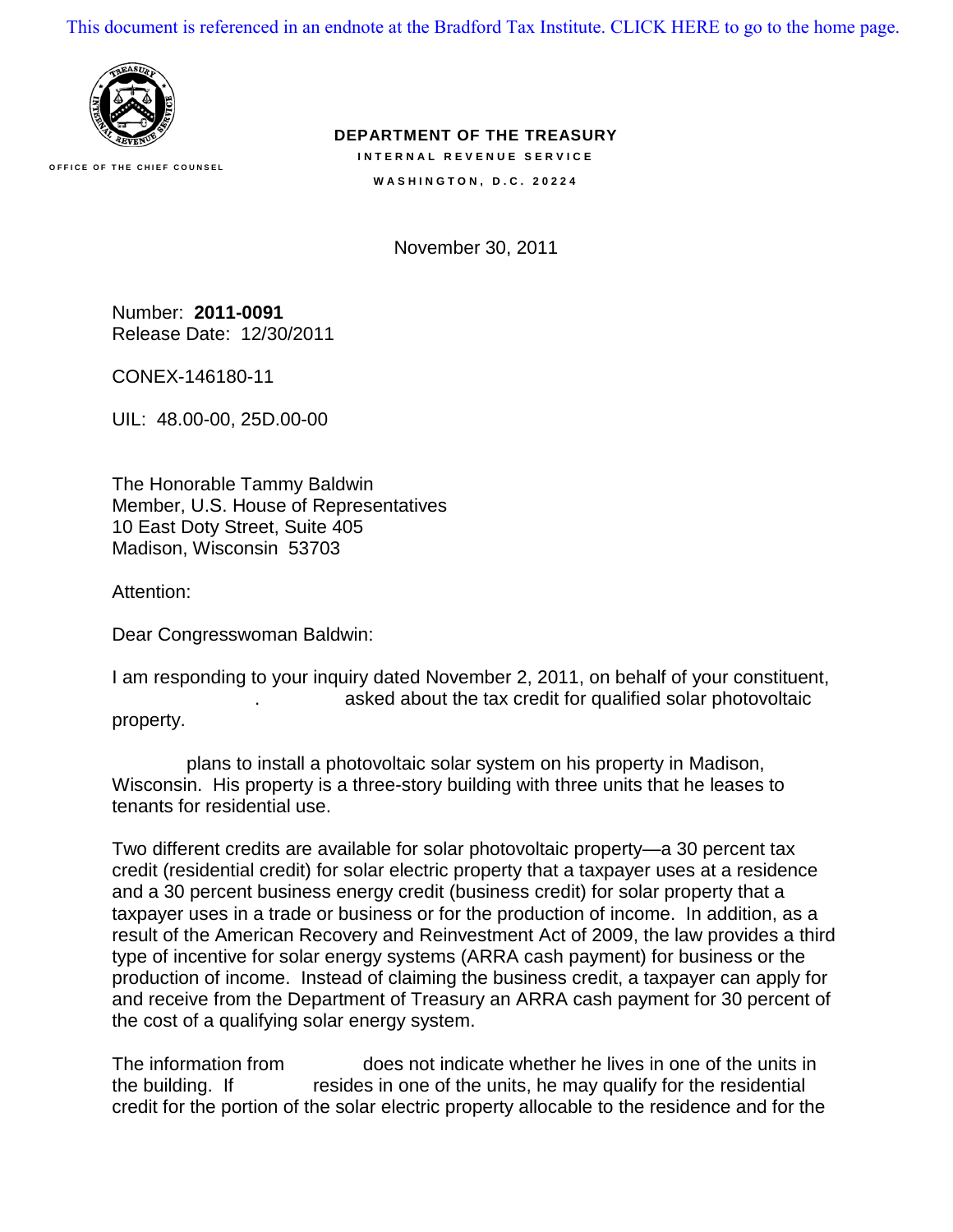business credit on the portion of the cost allocable to business or rental use. Otherwise, may qualify for either the business credit or an ARRA cash payment from the

## Treasury.

## Residential Energy Efficient Property Credit

Taxpayers can take a personal tax credit under section 25D of the Internal Revenue Code (the Code) for purchasing and installing certain qualified residential energy efficient property. (See enclosed section 25D.) Qualified residential energy efficient property includes qualified solar electric property. The tax credit is 30 percent of the cost of qualified solar electric property and the labor costs properly allocable to the onsite preparation, assembly, and original installation of the qualifying property and for piping or wiring to interconnect the qualifying property to the home.

Qualified solar electric property uses solar energy to generate electricity for use in a home in the United States that the taxpayer uses as a residence. Therefore, to qualify for the credit, a property must use solar energy to generate electricity.

To qualify for this credit, a taxpayer must also use the home on which he or she installed the solar electric property as a residence. A second home or vacation home may be eligible for this tax credit. The law, however, provides an allocation rule that requires a taxpayer to take a reduced credit if he or she uses more than 20 percent of qualified solar electric property for business purposes. In this case, the taxpayer can only take the portion of the expenditures that is properly allocable to use for nonbusiness purposes.

Therefore, if Therefore, if the solar electric property is more than 20 percent, he should exclude the costs of the qualified solar electric property allocable to the business use when calculating the 30 percent residential credit.

## Business Energy Credit

The law provides a business credit for a specified percentage of the basis of certain energy property that a taxpayer places in service during a taxable year. (See enclosed section 48 of the Code.) The business credit is not a personal credit for a residence but is part of the general business credit. It provides a 30 percent credit for the cost of equipment that uses solar property to produce electricity. Generally, those costs that qualify for the residential credit will qualify for the business credit.

The business credit is only available for property that a taxpayer can depreciate (section 48(a)(3)(C) of the Code). Generally, a taxpayer can take a depreciation deduction for property used in a trade or business or property held for the production of income, such as a rental property. A taxpayer using a dwelling unit as a residence may only depreciate the portion of the dwelling unit that he or she also uses in a trade or business